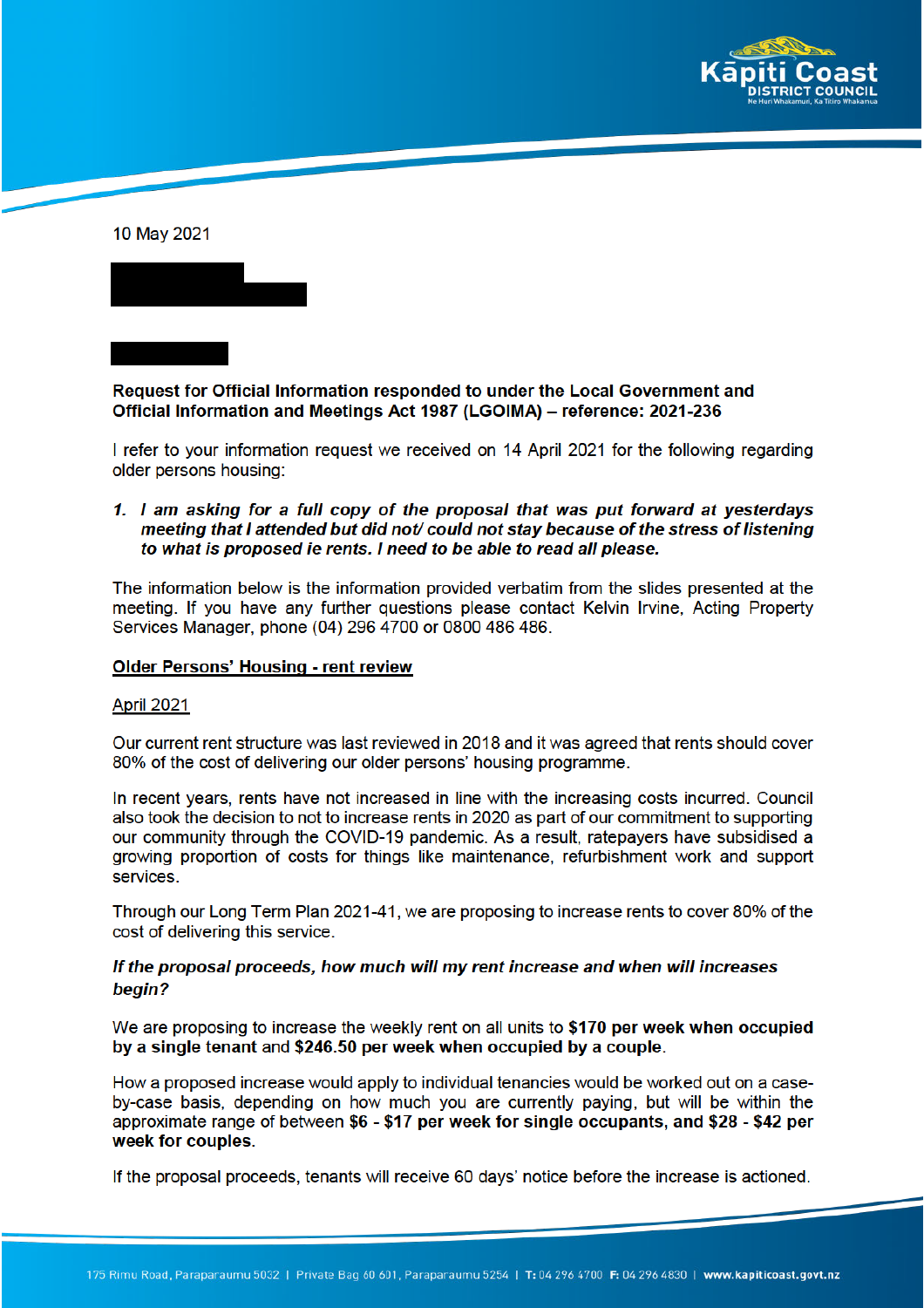## How did you come up with these new rents?

Our revised rents are based on two factors:

- Affordable housing measurements, and
- The costs of delivering this service.

Affordable housing in New Zealand means that a household is spending no more than 30% of household income on rent. Our revised rents are 30% of superannuation income.

Our revised rents also fairly share 80% of the costs of delivering this service across all tenancies.

## Can Work and Income New Zealand help me if my rent increases?

Depending on a tenant's circumstances, it is very likely that any rent increases could be partially covered by accommodation supplement payments from Work and Income New Zealand. Tenants may also be entitled to additional help if they are finding it difficult to meet their living costs.

You need to contact Work and Income New Zealand directly or visit a branch to discuss your individual circumstances and what you may be entitled to.

#### How can I provide feedback on this proposal?

This proposal is currently being consulted on as part of our draft Long Term Plan 2021-41 until 5.00 pm Monday 10 May 2021.

You can provide your feedback via forms at this meeting, online by visiting www.kapiticoast.govt.nz/longtermplan, or at your local library, the Coastlands Aquatic Centre, or any Council service centre.

### 2. I am also asking for a year on year breakdown of increasing costs for older persons housing programme dating back to 2017. This must include all rents received and costings of all out goings from these rents.

| <b>Account L2</b>                           | Full<br>Year<br><b>Actuals</b><br>2017/18 | Full<br>Year<br><b>Actuals</b><br>2018/19 | <b>Full</b><br>Year<br><b>Actuals</b><br>2019/20 |
|---------------------------------------------|-------------------------------------------|-------------------------------------------|--------------------------------------------------|
| Rent from Lease of Council-Owned Properties | (619, 728)                                | (666, 779)                                | (734, 377)                                       |
| <b>Depreciation and Amortisation</b>        | 302,724                                   | 305,246                                   | 363,065                                          |
| Interest expense                            | (4,999)                                   |                                           |                                                  |
| <b>Insurance costs</b>                      | 61,124                                    | 81,511                                    | 77,825                                           |
| <b>Maintenance costs</b>                    | 183,747                                   | 202,975                                   | 223,305                                          |
| Heat, light, power (energy) costs           |                                           | 440                                       | (300)                                            |
| Rates costs                                 | 155,900                                   | 151,300                                   | 150,936                                          |
| Overhead allocation of costs                | 147,087                                   | 164,819                                   | 210,718                                          |
| <b>Tenancy Liaison Officer costs</b>        | 9,948                                     | 1,613                                     | 5,680                                            |
| <b>Grand Total</b>                          | 235,804                                   | 241,123                                   | 296,852                                          |